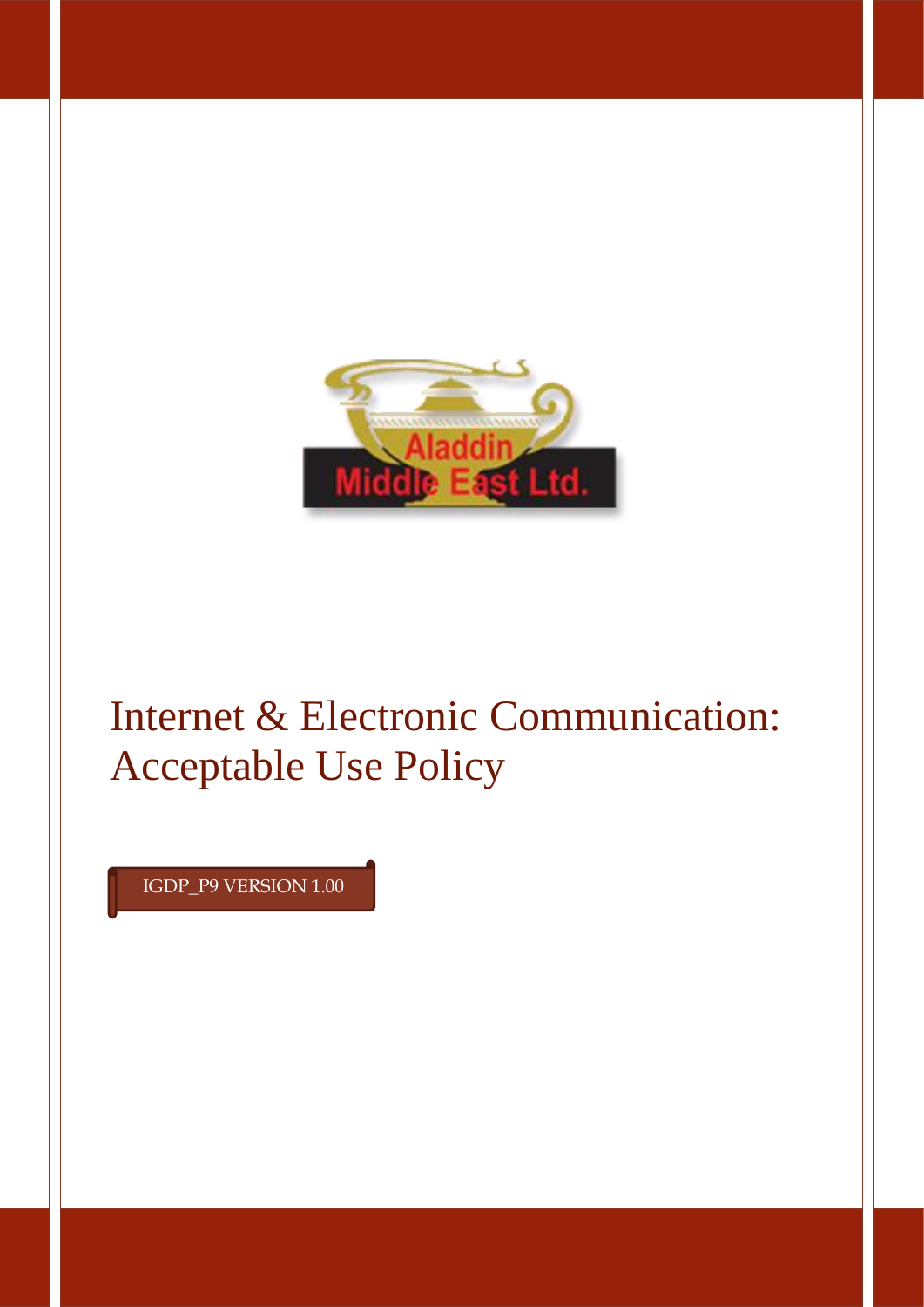# **ALADDIN MIDDLE EAST LTD – TURKEY ANKARA BRANCH OFFICE**

# **Internet & Electronic Communication: Acceptable Use Policy**

# **1. INTRODUCTION**

The Aladdin Middle East Limited – Turkey Branch Office("Company"), has a responsibility as a registered private entity to ensure that all corporate resources are utilized correctly and not misused or abused. This includes electronic services such as Email and Internet access. The Company provides its staff members, staffs and authorized visitors (collectively known as 'Users') with access to information and communication technologies to enhance and support their research, administrative and service functions.

All Users should be aware of this policy and associated procedures, responsibilities and legal obligations. All Users are required to comply with this policy and are bound by law to observe applicable legislation. Like all Company assets and services, the information and communication technologies in all their various forms, should be used in an efficient, lawful and ethical manner.

The Company has a legitimate right to capture and inspect any data stored or transmitted on the AME Turkey's facilities (regardless of data ownership) when investigating system problems or potential security violations; and to maintain system security and integrity; and to prevent, detect or minimize unacceptable behavior on that facility. Such data will not be released to persons within or outside of the Company, except in response to the circumstances described in the AME Turkey's Directive on Inspection of Electronic Communications and Data.

# **2. PURPOSE AND SCOPE**

The purpose of this policy is to determine the procedures and principles to be observed by staff members while using Company's electronic communication purposes. This document and the associated procedures apply to all staff members and authorized visitors of the Company. This policy comprises three sections:

- Internet use policy
- Email use policy
- Communication between staff members.

s policy should also be read in conjunction with the following policies:

- Staff code of conduct
- Data Protection and Processing policy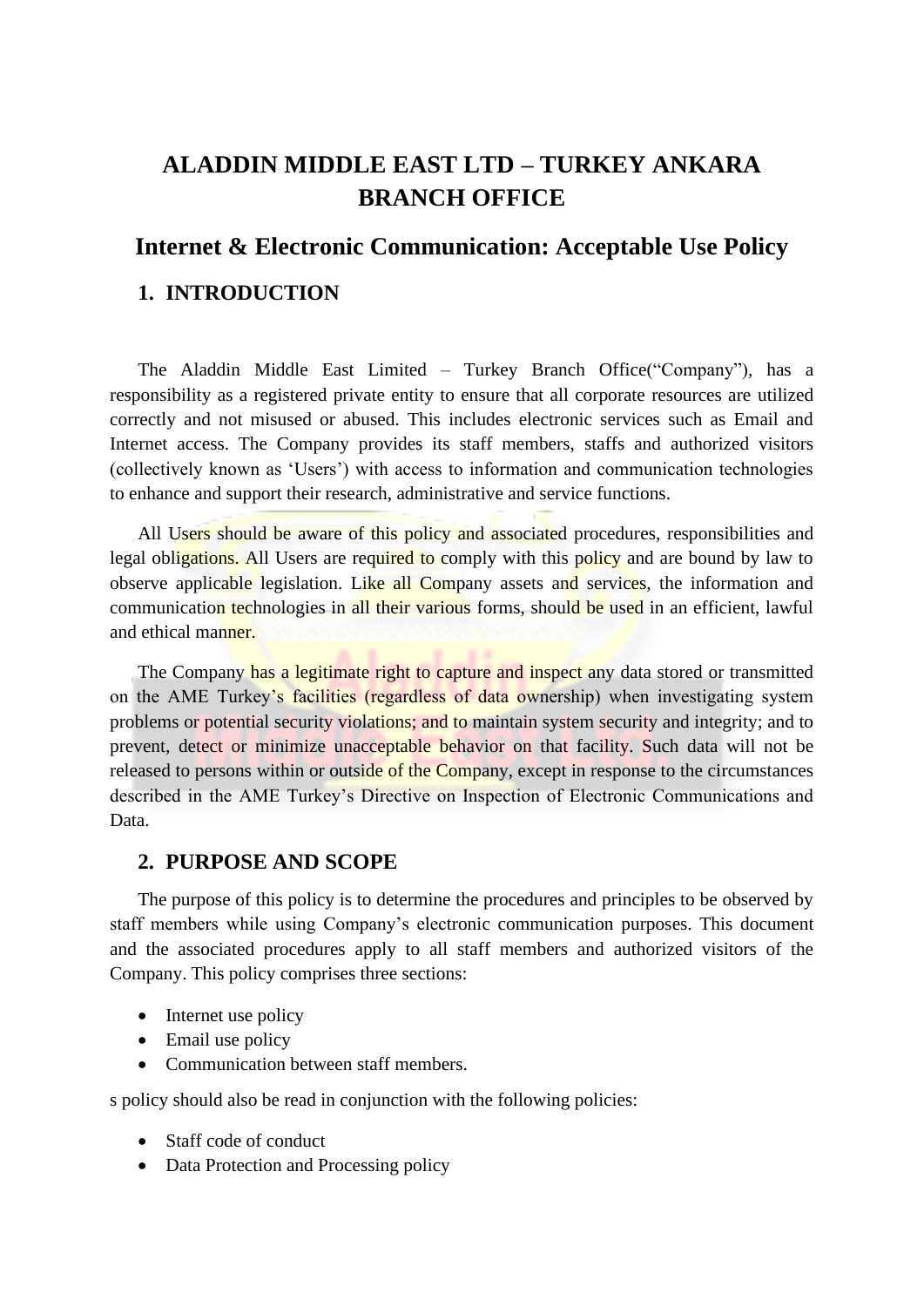#### • Information Security Policy

For the purposes of this policy 'email' is taken to include all forms of electronic communication, including, for example, webmail, instant message and web forums. Use of the Company's internet and email facilities, whether onsite, using wireless or via remote desktop acceptance will imply acceptance of the conditions of use laid down in this policy.

# **3. Internet use policy**

# 3.1. **Purpose of Service and User Responsibilities**:

The Internet Service is provided primarily for Company's business activities. It is acceptable for individuals to utilize this resource for personal use provided that usage is reasonable, sensible and managed by each employee responsibly, especially in respect of the time spent when accessing the Internet for personal business.

# 3.2.**Monitoring**:

- 3.2.1. Staff using the internet at Company on the company systems do not have a right to confidentiality or privacy. The AME Turkey has a robust system for monitoring Internet searches and blocking websites and links which are inappropriate for staff and visitors to use while on company premises. The system is managed by the IT department and monitored by the heads of Departments and Board of Directors. To ensure that flaws and gaps in the system do not arise, the firewall is challenged on a termly basis by members of the safeguarding team
- 3.2.2. The monitoring software tracks the use of the Company's internet and the Head of IT Department and the Chief of Departments monitor and review network logs maintained in order to ensure compliance with corporate policies. This includes the remote scanning of computer monitors, the checking of files and emails and the analysis of internet sites visited. This software records details of every web site visited, along with the relevant user name and date/time details, and produces regular reports for monitoring purposes. Misuse, or visits to sites of a dubious nature, will automatically be reported and dealt with in line with normal disciplinary procedures. In using the AME network, users agree to such monitoring and reviewing of internet access

#### **3.3.Private subscriptions or recreational use:**

Users may not make their own provision for accessing the Internet from Company premises using resources other than those which have been provided through the Company. Specifically, employees may not take out private subscriptions to internet service providers and/or online services and use them on Company computer equipment unless this has been agreed in writing with the Head of IT Department. Employees may not use the Internet for inappropriate recreational use, such as games or gambling.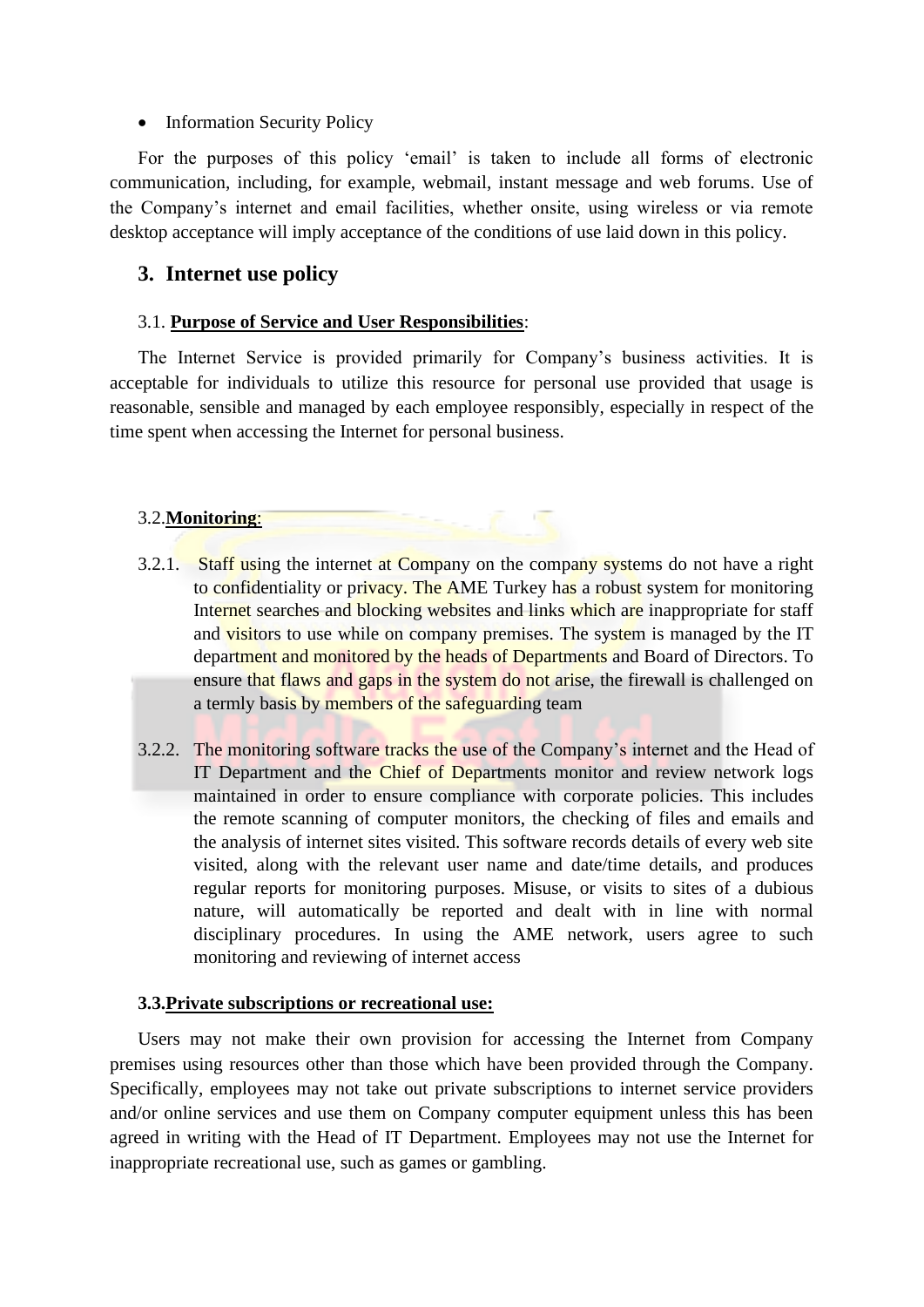#### **3.4.Prohibited Behaviors that May Bring the Company into Disrepute:**

Users may not use the Internet in such a manner which might be prejudicial to the interests of the Company or which may bring it or associated parties, such as Partners or business associates, into disrepute. An example of this might be subscribing to a web site that contains illicit or illegal material or by downloading and using a third party's copyrighted images unless explicitly permitted by the copyright owner.

#### **3.5. Downloading software:**

The downloading of software is strictly forbidden, in accordance with Company policy, in order to minimize virus risks and to help ensure the network does not contain unlicensed software. This includes the downloading of games and screen saver software. Where there is an business need to make an exception to this policy please contact IT Department for guidance.

#### 3.6. **Unlawful use:**

An employee may not knowingly use the Internet for any activity which is unlawful under the laws of Turkey. Employees may not use the Internet to locate, download, access or otherwise investigate material of a nature which may cause offence to other employees on grounds of gender, race, religious belief, sexual orientation, disability or otherwise.

#### 3.7.**Shopping online:**

It is permissible to shop on line on occasions where employees are working long hours. It should however be noted that you should avoid downloading the retailer's software. Ame Turkey cannot be held responsible for the security of any financial transactions, although the system is no less secure than a home based PC. Shopping should be restricted to items which do not fall into the categories described in the 'prohibited activities' section, especially items that are "obscene, pornographic or of an intimate nature".

#### **3.8.Security:**

It is essential that you do not divulge your user name or password to anyone else, as you alone are responsible for access and security of your Network Area. Computers should be "locked" when unattended (by pressing Ctrl-Alt-L or Ctrl-Alt-Del). Should a personal device, which has been used to access corporate emails or data, be lost or stolen, the loss or theft must be reported to the Head of IT Department. Staff should ensure they are familiar with the Information Security Policy which gives detailed guidance on password protection and security

#### **3.9.Prohibited Activities:**

Prohibited uses of the Internet at all times include, but are not limited to, viewing, storing, distributing or otherwise using the facilities for the following:

• Illegal activities (including any violation of copyright laws)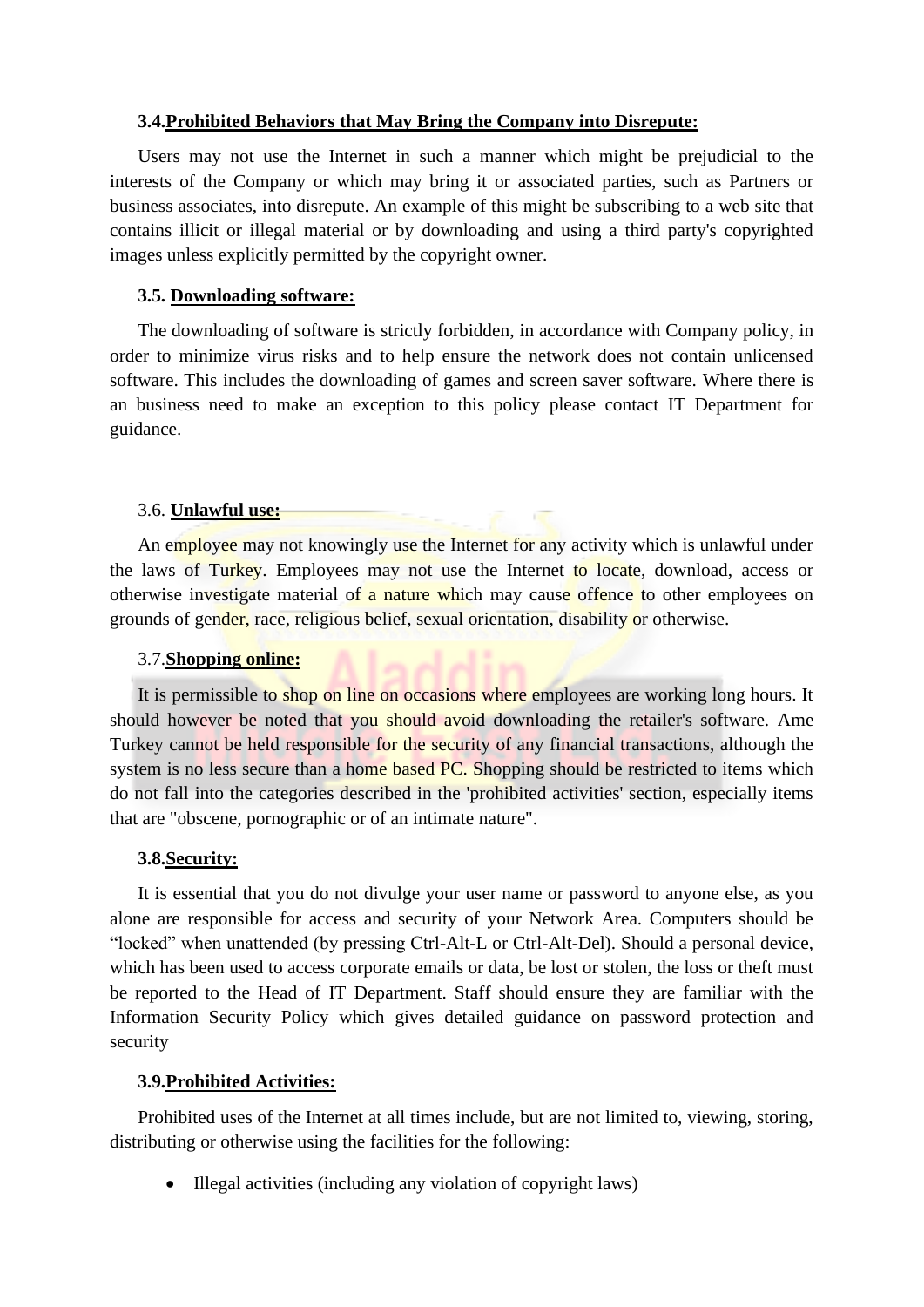- Threatening, abusive, harassing or discriminatory behavior
- Slanderous or defamatory purposes
- Obscene, suggestive or intimate messages or offensive graphical images or pornographic materials
- Activities that will incur a cost to the Company without prior proper authorization
- Chain letters through Email
- Private, commercial activities for profit making purposes
- Malicious damage
- . Inappropriate political, religious or recreational use

# 3.10. **Safeguarding**:

Any employee inadvertently exposed to images depicting the abuse of children whilst using the AME Turkey network must report the location of those images to the Company via the Head of IT Department, and must not make copies or disseminate such images.

# **3.11. Security and Access Considerations:**

- 3.11.1. The Company has in place provision to protect itself and its computer systems, web sites and employees from external or internal security threats, real or potential. Examples of security measures which may be deployed include but are not limited to the following examples: firewalls and proxy servers to block outgoing/incoming Internet traffic; anti-virus software; access control software (typically restricts access to specific web sites); measures to prevent the downloading of software; restriction of potentially harmful software scripting or elements.
- 3.11.2. The Company currently subscribes to a filtered service from its internet provider. Whilst access to the internet is generally not further restricted by the AME Turkey for staff who are provided with the internet, the Company may block access to known sites which contain or are believed to contain illegal, pornographic or otherwise offensive material (for example sexually explicit; web-based chat; criminal skills & hacking; drugs, alcohol & tobacco; gambling & games; personals & dating; Usenet news; violence & weapons).
- 3.11.3. Users of the Internet should be aware that many web-sites record details (sometimes surreptitiously) of who visits them, and that access to the internet could leave a record of activity on the PC itself.
- 3.11.4. The Company reserves the right to withdraw the Internet without notice in the event of a suspected security violation requiring immediate investigation or where it otherwise believes that the AME Turkey Network and/or computer systems are at risk.

# **4. EMAIL POLICY & GUIDELINES**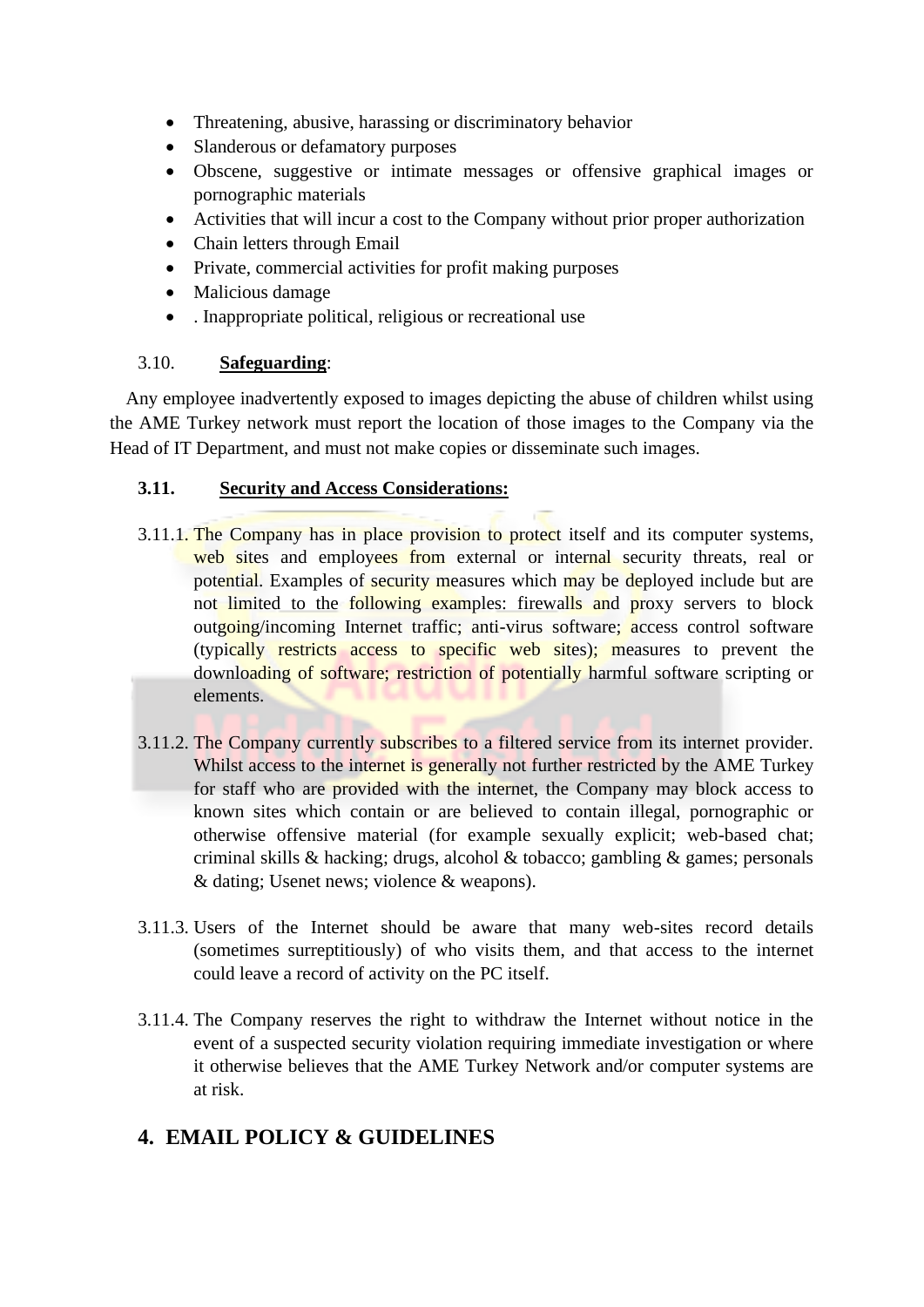4.1.The purpose of this policy is to ensure the proper use of the email system. Everyone who has access to email is responsible for adhering to this policy, that email is used responsibly, effectively and for approved purposes only. This policy is intended to provide guidance to staff on communication by email particularly for internal correspondence. For example, excessive personal use of the Company email system is not acceptable.

# **4.2. Status of email communication:**

Staff should always bear in mind when communicating by email that in law, an email is a document that may be disclosed in legal proceedings. All email messages sent or received within the AME email network are the property of the Company and users should not expect personal privacy when using the email system. The Head of IT Department is authorized to monitor email messages and network logs so as to ensure compliance with Company policies. All users agree to such monitoring and reviewing of emails.

# 4.3.**Personal emails :**

Whilst users of the email system may send and receive personal messages internally and externally, this must not interfere with the user's work or the work of another user or be detrimental to the user's duties and responsibilities. Use of email for personal matters must not be excessive. The email system should not be used for private commercial activities or to disclose, distribute or otherwise disseminate confidential information belonging to the Company or corporation

#### **4.4.Content:**

The content of all emails must not contain offence or harassment of a sexual, racial or religious nature, whether explicit or implicit, and must be written using only vocabulary acceptable for professional communication in the workplace.

#### **4.5. Confidentiality:**

Confidentiality is not guaranteed. Any message sent or received may be accessed by colleagues other than the individual to whom it is sent, whether by accident (e.g. a computer left logged on) or design (e.g. an email may need to be opened to diagnose connectivity problems). Messages cannot therefore be regarded as private or confidential. Personal messages should be written remembering this possibility for third parties to review the content. In the case of external email, there is no inherent security at all and such messages can potentially be intercepted and read by third parties without our knowledge. Messages of particular confidentiality or sensitivity should be sent by an alternative medium and using the processes set out in the Information Security Policy and Directive on Principles and Code of Conduct for Secure Data Transfers.

#### 4.6.**File Attachments**: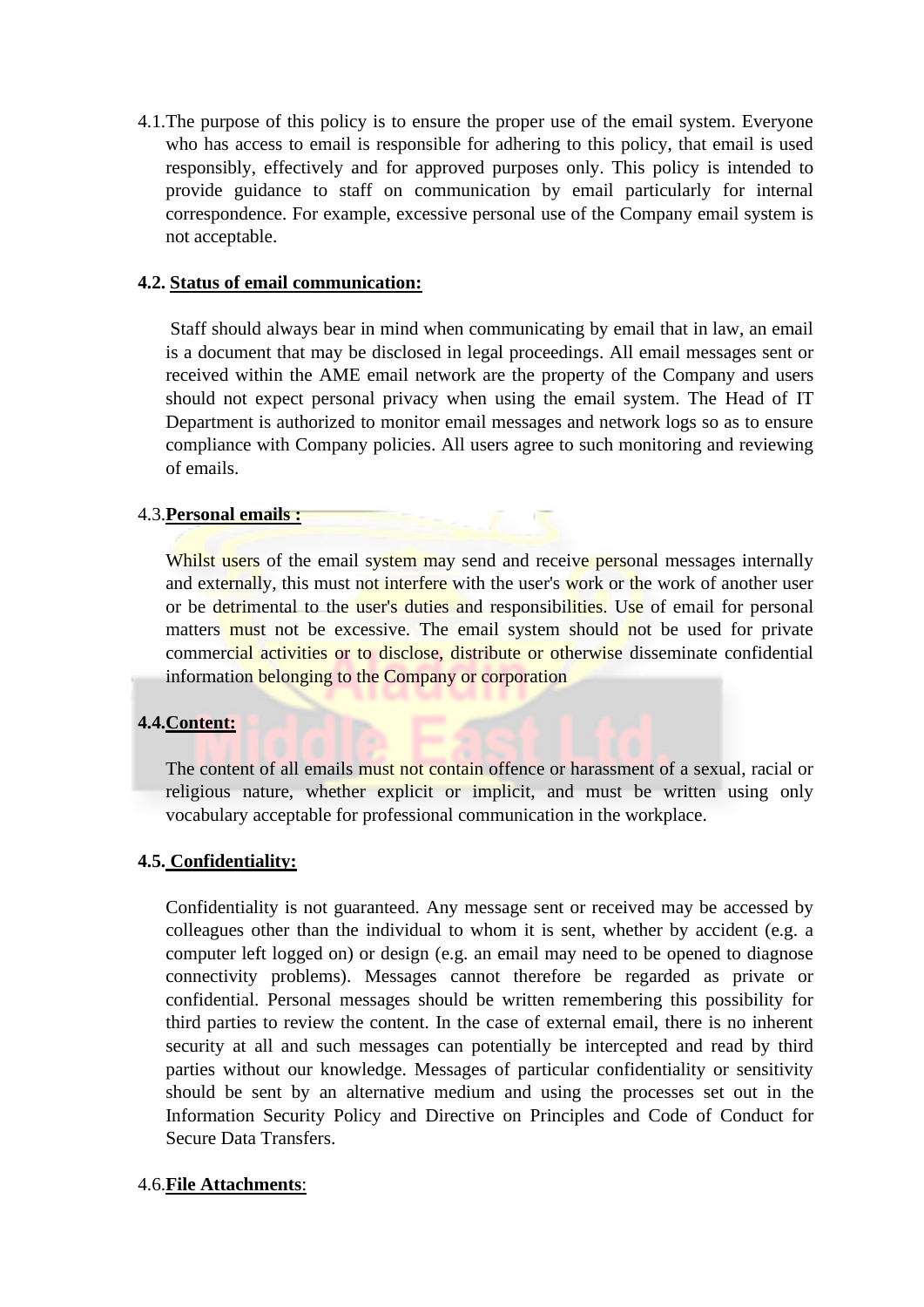To avoid the possibility of any inappropriate material being copied down onto the Company network, and to reduce the risk of virus infections, file attachments to email messages, (whether they are images, text or spreadsheets), may only ever be downloaded if they come from trusted sources (that is, from a correspondent whom you know) and are not of an inappropriate nature. Under no circumstances may attached executable program files be opened. Instead, such messages should be forwarded to the IT Support Team for advice. Executable files include those which end in the following suffixes: .EXE, .COM, VBS .SCR, game.exe, and screen.scr.

# **4.7. Chain Letters/Jokes:**

Chain letters and jokes are not an appropriate use of Company time and resources and may unwittingly cause offence. If received they should not be forwarded and should be deleted from the network.

# **4.8.Virus Hoaxes/Warnings:**

Messages from external parties, which warn of viruses, must not be distributed or passed on. In practice most of these messages are simple hoaxes. However, in all cases they should be forwarded to IT Support for advice and then deleted from your Inbox.

# **4.9. Use of external email systems for corporate business:**

All email correspondence pertaining to Company business must be sent using the AME email network. It is not permitted to use private email systems and accounts (e.g. AOL, Hotmail, ISPs and others not cited) for corporate business. Staff who need to access the AME network when off site should contact the IT helpdesk for advice on remote working.

#### **4.10. Guidelines for sending email:**

#### **4.10.1. Addressing email:**

- a) Check Carefully: Careful proofreading of addressees before sending will avoid common addressing errors, e.g. the incorrect use of 'Reply All' vs. 'Reply' icons.
- b) Principal Addressee: As well as entering the principal addressee into the address box on the email header, the message should have a text heading "Message to xxxx" or be headed, "Dear xxxx" to make it clear who the recipient is and who is expected to respond. CCs would then only be copied for information. The person you put in CC when sending the mail is the person you want to give information about that job, who is not the direct addressee of the mail. If you put someone on CC in the mail, this assignment can be seen by anyone who receives the mail. In other words, when you put someone on CC in your e-mail, you predict that person will have information about this e-mail.